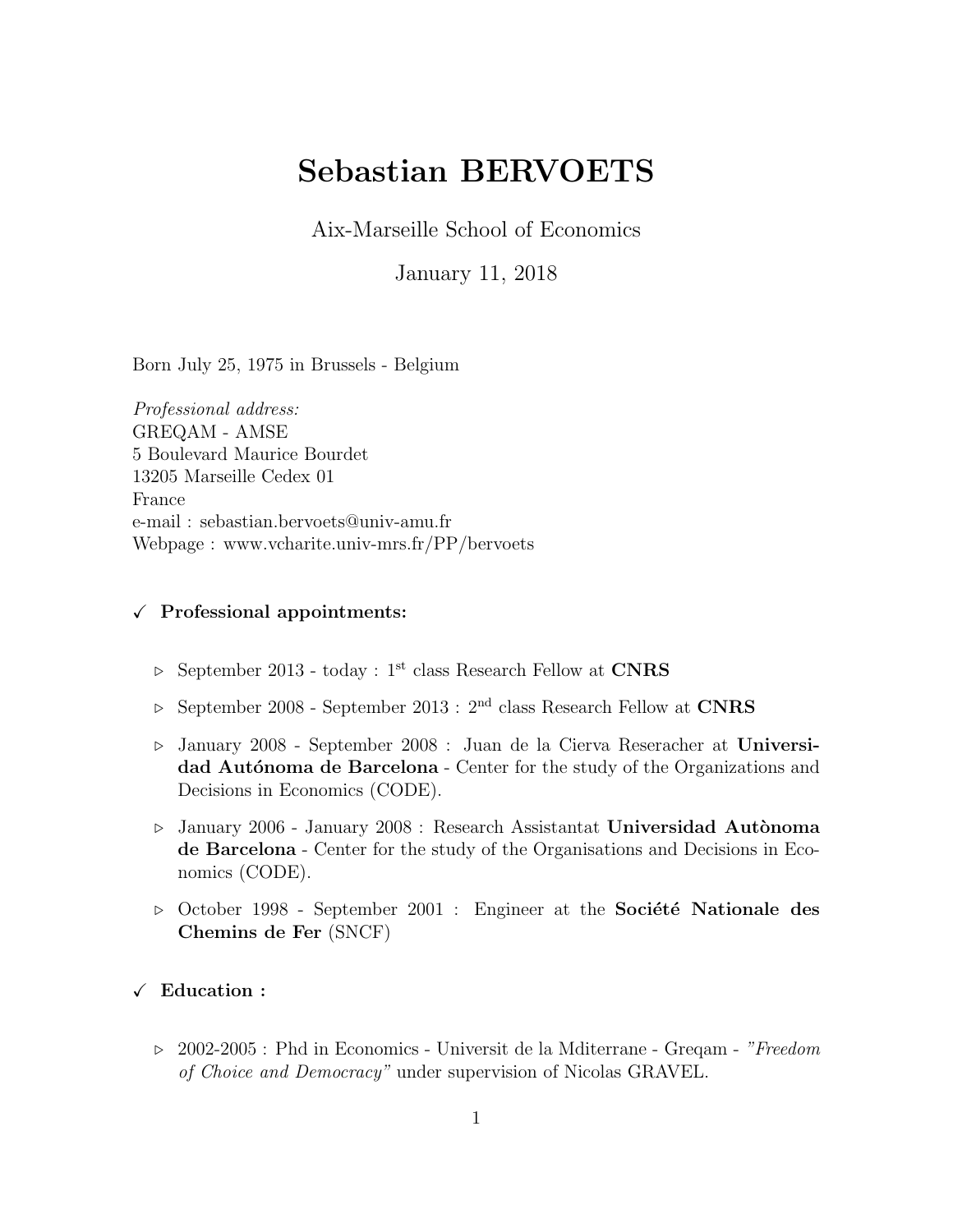. 1995-1998 : Engineer in Mathematics and Modeling - at INSA (National Institute for Applied Science) - Toulouse.

#### $\checkmark$  Honors :

- 2014 Young Researchers' Program Award from the National Research Agency
- Scientific Excellence Award CNRS 2010
- Juan de la Cierva Grant 2008
- Best Thesis Award from the Universit de la Mditerrane 2006

#### $\checkmark$  Publications :

- The Role of Social Networks and Peer Effects in Education Transmission, with Y. Zenou - *European Economic Review*, Vol.92, pp 13-30, 2017
- Efficient Networks in Games with Local Complementarities, with M. Belhaj and F. Deroïan - *Theoretical Economics*, Vol. 11, pp 357-380, 2016
- On Avoiding Vote Swapping, with V. Merlin Social Choice and Welfare, Vol. 46, n.3, pp 495-509, 2016
- Vote trading and subset sums, with V. Merlin and G.J. Woeginger Operations Research Letters, Vol. 43, n.1, pp 99-102, 2015
- Production Efforts in Large Indian Cities, with F. Deroan Journal of Interdisciplinary Economics, Vol. 25, pp 117-145, 2013
- Gerrymander-Proof Representative Democracies, with V. Merlin International Journal of Game Theory, Vol. 41, n.3, pp 473-488, 2012
- An Axiomatic Approach to Predictability of Outcomes in an Interactive Setting, Theory and Decision, Vol.68, n.3, pp 311-323, 2010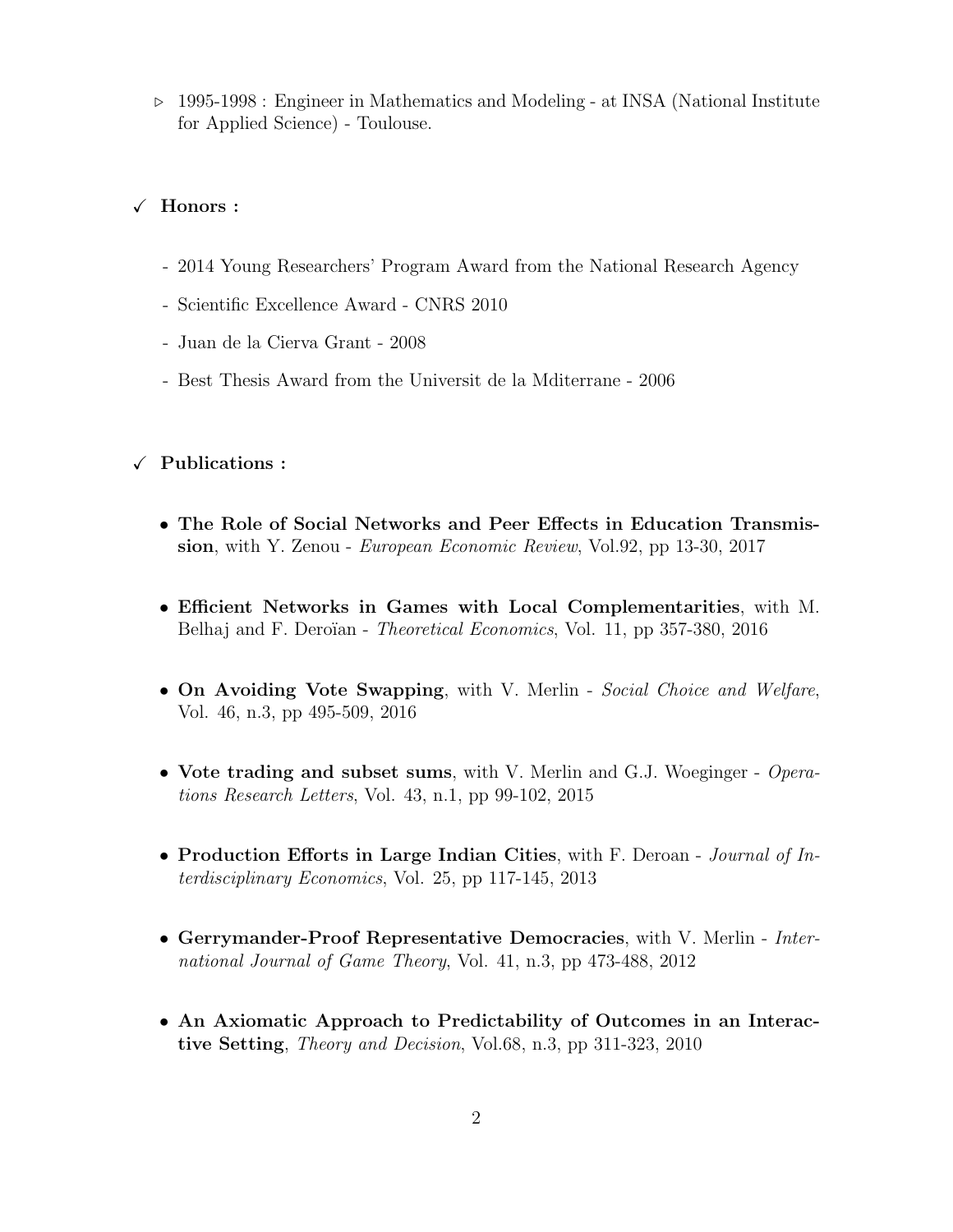- Freedom of Choice in a Social Context: Comparing Game Forms Social Choice and Welfare, Vol. 29, n.2, pp 295-315, 2007
- Appraising Diversity with an Ordinal Conception of Similarity: an Axiomatic Approach, with N. Gravel - Mathematical Social Sciences, Vol. 53, n.3, pp 259-273, 2007
- De la manipulation des elections indirectes with V. Merlin Revue Economique, Vol. 58, n.3, pp 767-777, 2007

## $\checkmark$  Submitted Papers :

- Learning and Convergence to Nash in Network Games, with M. Bravo and M. Faure
- Best-Response in Pure Public Good Games on Networks, with M. Faure
- A new perspective on cheating in contests, with B. Decreuse and M. Faure

#### $\checkmark$  Editorial activity :

Referee for Econometrica, Journal of Economic Theory, Social Choice and Welfare, Journal of Public Economic Theory, Journal of Economic Behavior and Organization, Mathematical Social Sciences, Theory and Decision, Annales d'Economie et de Statistiques, Economie Publique, Revue d'Economie Politique.

#### $\sqrt{\phantom{a}}$  Teaching:

- $\triangleright$  Advanced Mathematics (Licence 3)
- $\triangleright$  How to present a paper (Phd)
- . Social and Economic Networks (Master 2 and Phd)
- $\triangleright$  Introduction to Social Networks (Licence 3)